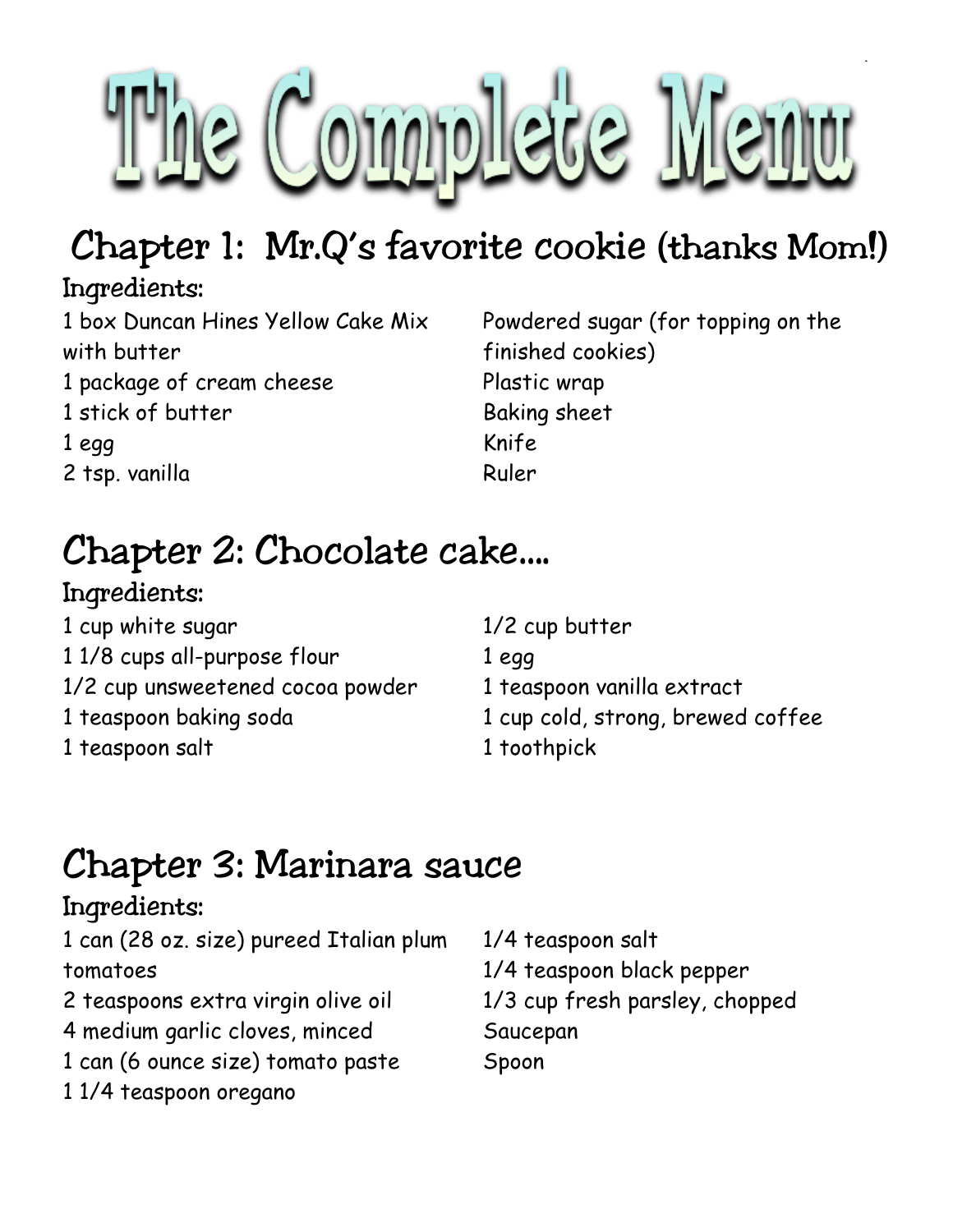### Chapter 4: Pizza + Quesadillas = Pizza-dillas

#### Ingredients:

4 whole-wheat tortillas 2/3 cup fresh or frozen spinach, finely chopped 2/3 cup part-skim mozzarella cheese, shredded 1 cup marinara sauce (from last week's lab) Cooking spray

### Chapter 5: M&M Lab

#### Ingredients:

One small bag each of plain and peanut M&M's Electric scale (optional)

### Chapter 6: Homemade bread

#### Ingredients: 2 tsp yeast 1 tsp sugar Water  $\frac{1}{2}$  cup whole grain cereal 1 cup wheat flour 3 cups white flour

4 Tbs butter (cut into  $\frac{1}{4}$  inch cubes) 2 tsp salt Olive oil Balsamic vinegar Various herbs Cornmeal Unglazed terra-cotta dish (the orange-colored material most flowerpots are made out of)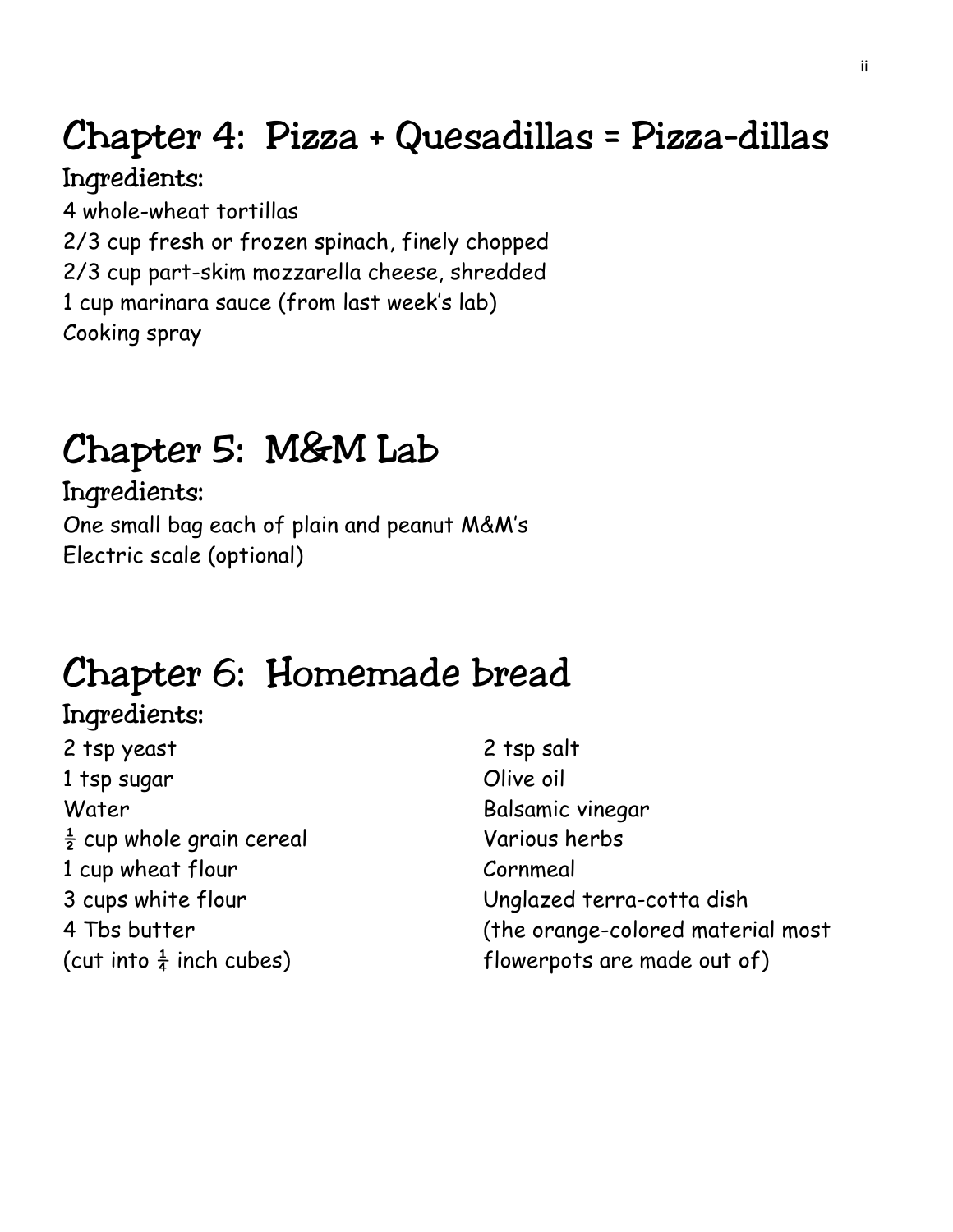### Chapter 7: Nachos

#### Ingredients:

Block of American cheese (Velveeta) or a Hershey's chocolate bar Cheese slicer or knife Microwave oven Plate Calculator

### Chapter 8: Pizza

#### Ingredients:

One pizza dough (from the recipe in Chapter 6) or an English muffin  $\frac{1}{2}$  cup marinara sauce (from the recipe in Chapter 8) or canned  $\frac{1}{2}$  - 1 cup shredded mozzarella cheese Olive oil Flour Rolling pin (optional)

# Chapter 9: Organizing the cupboard….

Materials: Paper and pencils Something healthy to snack on

## Chapter 10: Pancakes

#### Ingredients: Bread flour (~3 cups) Baking powder Sugar Salt Baking soda

Cinnamon, nutmeg, vanilla (optional) 2 eggs ~3 cups whole milk 4 Tbs. vegetable oil or melted butter Ruler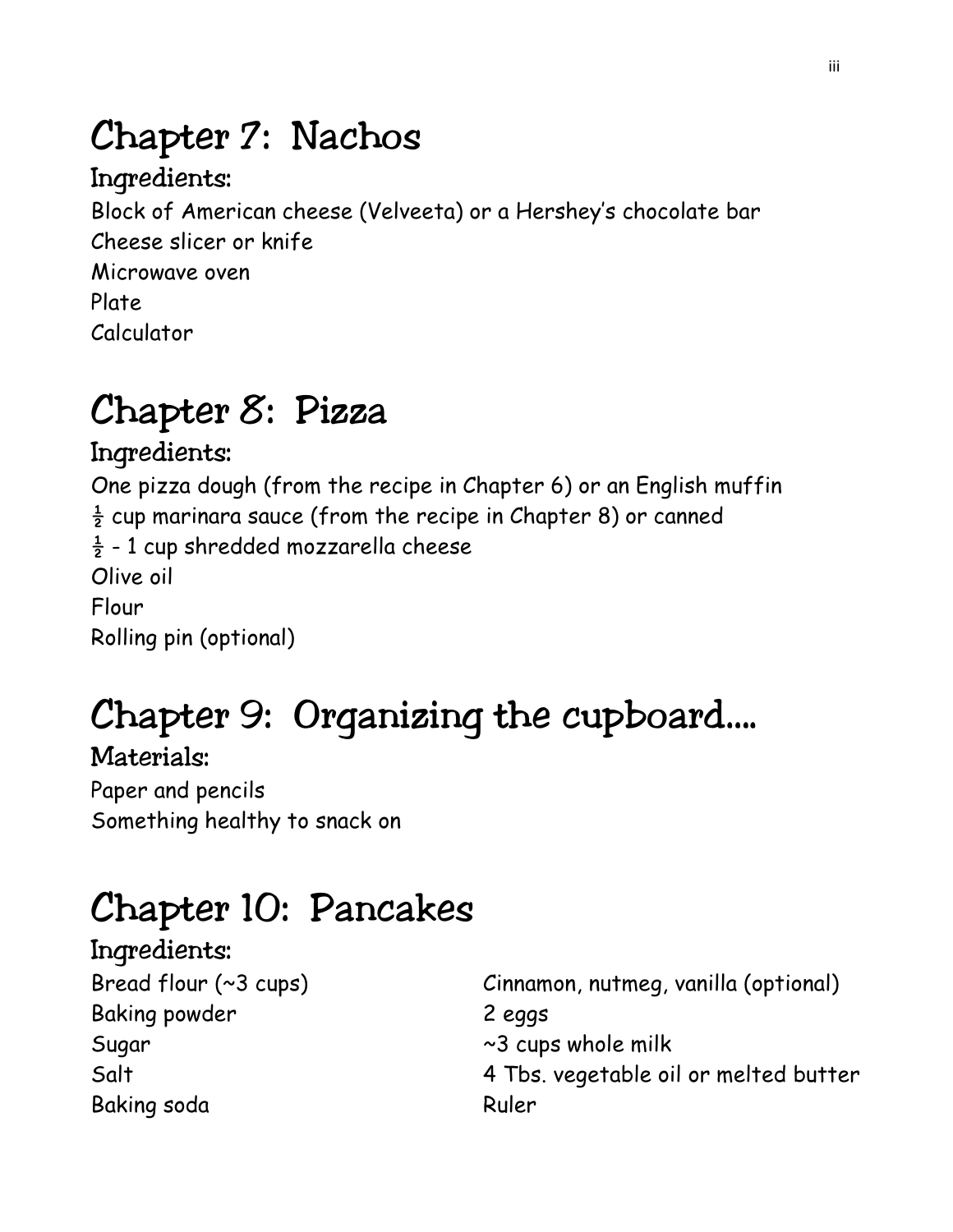### Chapter 11: Homemade Powerdrink

### Ingredients:

1 liter of water 1/2 tsp of baking soda 2 tbsp of agave nectar 1/2 tbsp of sea salt 1 light emitting diode (LED) (Model: 276-021) 1K Ohm resistor (Model: 271-1321) 1 9 V-battery

1 battery connector (Model: 270- 325) 1 piece of fibre board or plywood (approximately 4"x6") 1 rubber band 12 inches of copper wire Tape

\*\*\* All items can be purchased cheaply from RadioShack

## Chapter 12: Cooking with salt and sugar

Ingredients: Pinch of salt Pinch of sugar Candle

Matches Aluminum foil (approximately  $5'' \times 10''$ ) Several plates/dishes

## Chapter 13: An analysis of food labels

Ingredients: No special ingredients needed this week

## Chapter 14: Carmelizing onions

Ingredients: Yellow onion Vegetable or olive oil Pan

Wooden spoon Glass of water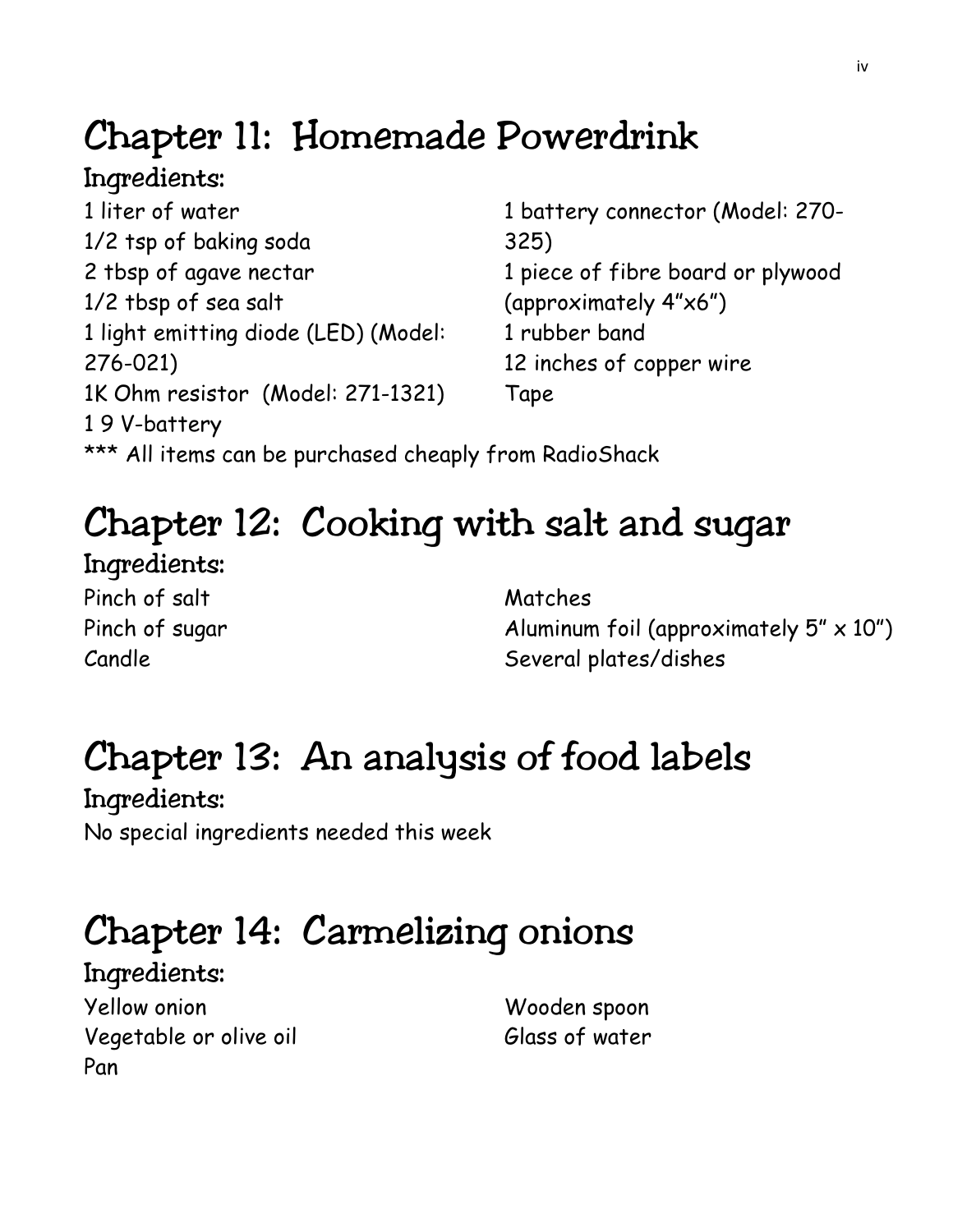### Chapter 15: Chocolate Chip Cookies

### Ingredients:

You really don't need to make these cookies to complete the activity: but, they are quite tasty!  $2\frac{1}{4}$  cup flour 1 tsp baking soda  $\frac{1}{2}$  tsp salt 1 cup butter (at room temp)  $rac{3}{4}$  cup sugar  $\frac{3}{4}$  cup packed brown sugar 2 eggs 2 tsp vanilla 12 oz. Chocolate Chips

### Chapter 16: Mixed nuts..

### Ingredients:

Two different sized bags of mixed nuts (If nut allergies exist, you may use various candies like M&M's or Skittles)

## Chapter 17: Homemade cupcakes

#### Ingredients:

2 cups flour  $1\frac{1}{2}$  cups sugar 3 teaspoons baking powder 1 cup shortening 1/2 teaspoon salt 1 cup milk 1 teaspoon vanilla

3 eggs Muffin tins Muffin papers Whisk (or mixer) Mixing bowls Frosting (optional)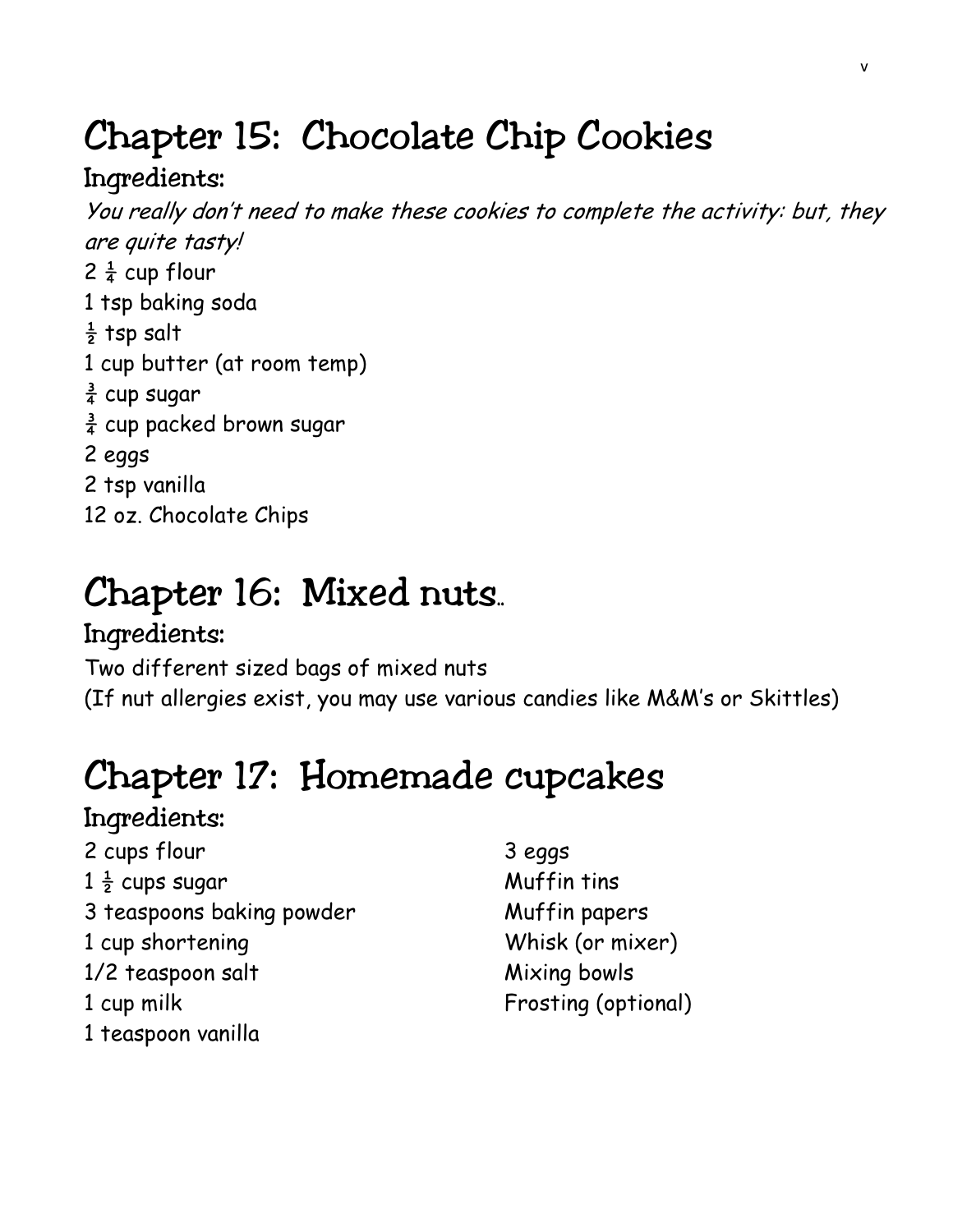### Chapter 18: Fruit salad

#### Ingredients:

- 5 ripe bananas
- 5 unripe bananas
- 5 ripe pears or apples (FYI You can easily tell when pears are ripe!)
- 5 unripe pears or apples (The pears will be very firm.)
- 8 sealable gallon-sized plastic bags

## Chapter 19: S'mores

### Ingredients:

One bag of large marshmallows (optional) One Hershey's chocolate candy bar (optional) One small box of graham crackers (optional)

## Chapter 20: Garden salads

#### Ingredients: Various fruits and/or vegetables for a homemade salad (you choose!)

## Chapter 21: Spinach chromatography

#### Ingredients:

Fresh spinach leaves (one small bag) 3-5 coffee filters Clear tall plastic or glass cup (not to be used for food) 1 coin Hair dryer or fan

Pencils Tape Clear plastic wrap Rubbing alcohol Boiling water Ice water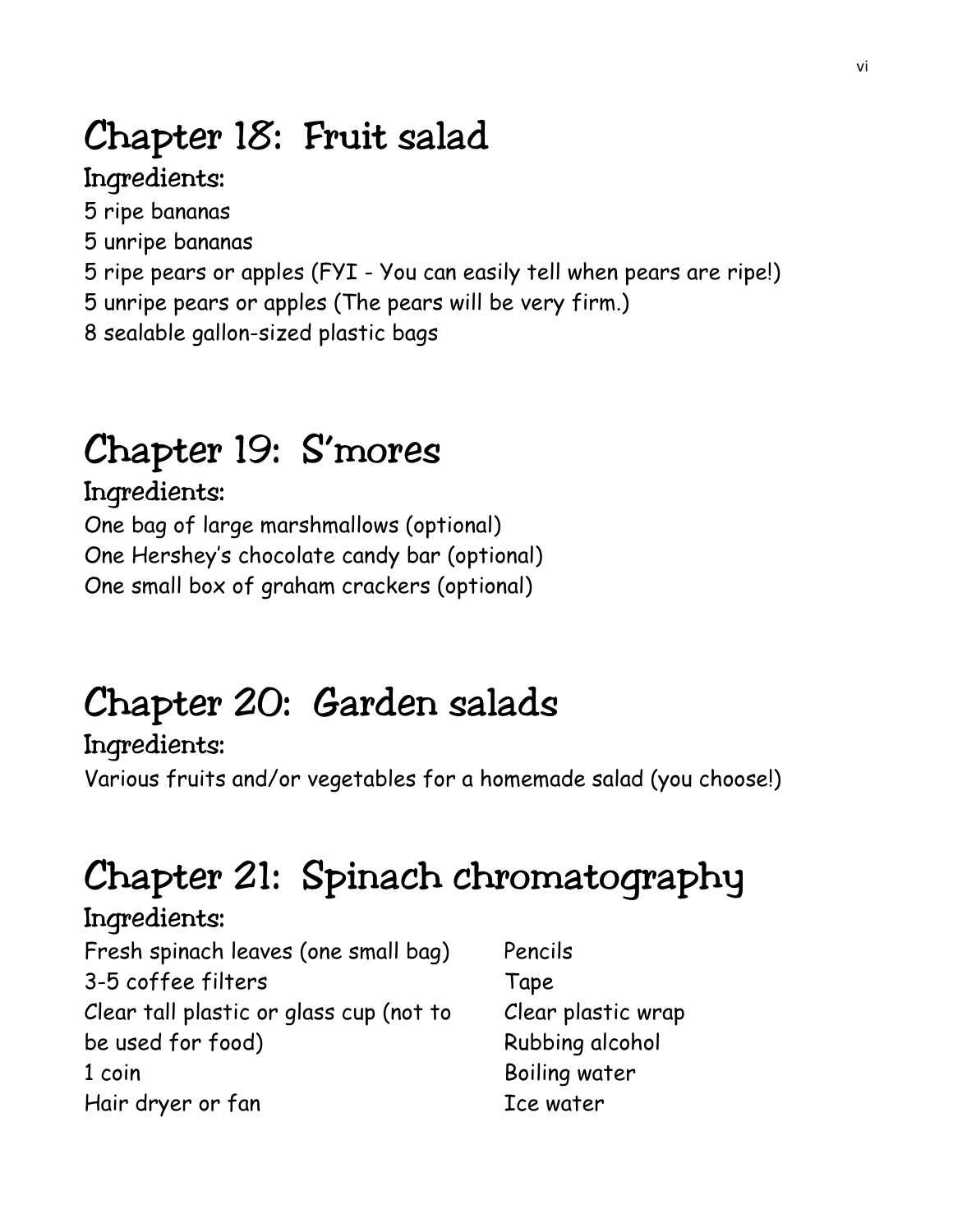### Chapter 22: Sweetened vs Unsweetened tea

Ingredients: Several tea bags of your favorite tea One gallon pitcher 6 large cups (~2.5 cups each) Several small cups for tasting the tea 4-6 friends/family members

Sugar Measuring cups/spoons Ice

### Chapter 23: Boiling salt water

Ingredients: Table Salt Distilled Water 2+ Quart Cooking Pot Measuring spoons and cups

Thermometer Stirring spoon Oven mitt or tongs

# Chapter 24: Homemade "pickles" in a day

Ingredients: Pickling cucumbers (Kirby cucumbers or equivalent) Pickling or canning salt  $H<sub>2</sub>O$ Vinegar Mixed pickling spices such as dill (pinch) and garlic (1 clove) Zip-Lock freezer bag, quart size Measuring spoons and cups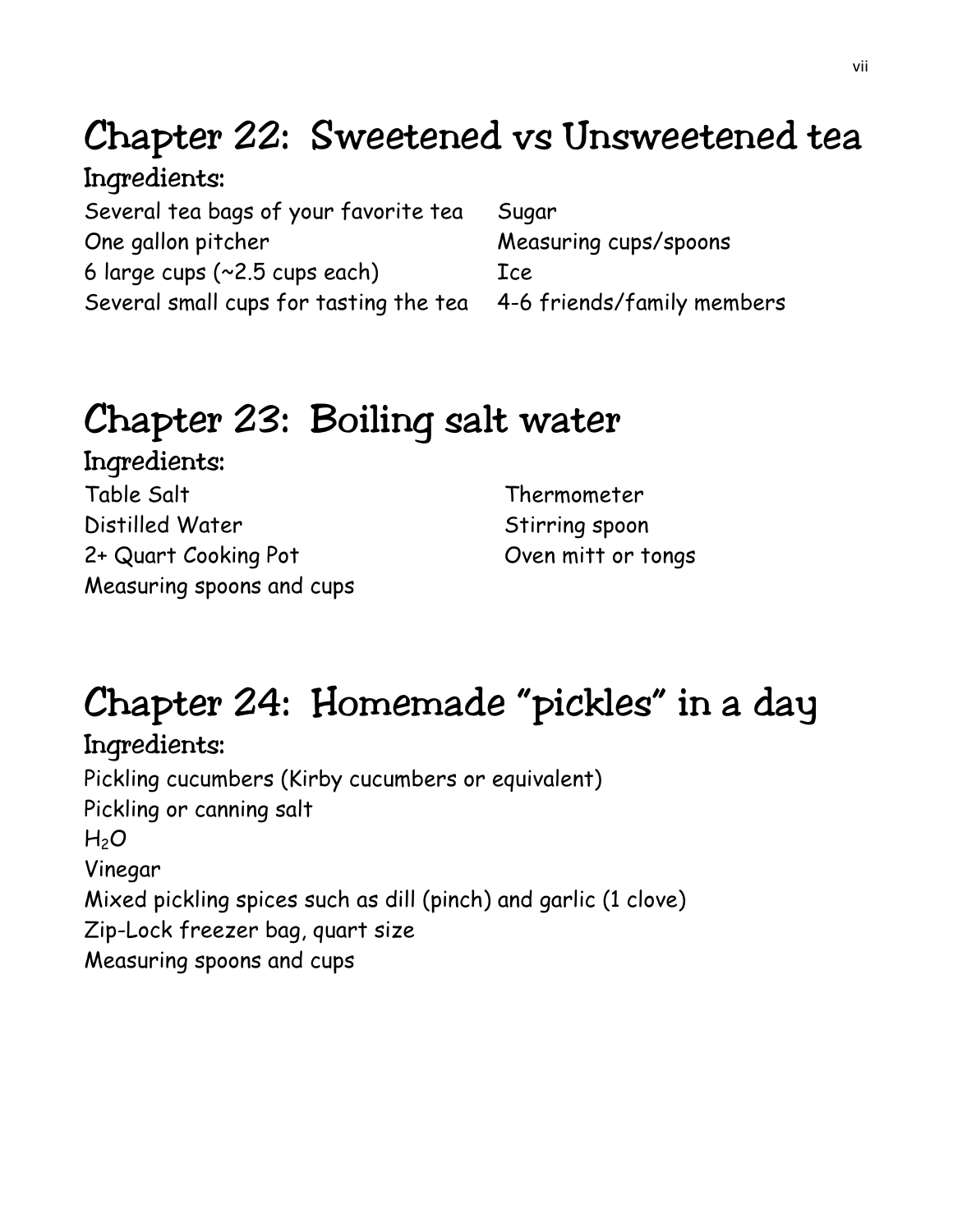## Chapter 25: Popcorn

### Ingredients:

Popping corn Vegetable oil, corn oil, or peanut oil Sealable plastic bags or jars Skillet or pan with lid

Measuring spoons Marker Cookie sheet Timer

### Chapter 26: Homemade ginger ale Ingredients:

Cold water 1 cup sugar 4-6 tsp freshly grated ginger root Juice of one lemon  $\frac{1}{4}$  tsp fresh granular baker's yeast Clean 2 liter plastic soft drink bottle with cap (NOT GLASS!) Funnel Grater (preferably with fine "cutting" teeth) Measuring cup and spoons Fine mesh strainer or cheese cloth

## Chapter 27: Peanuts or corn chips

#### Ingredients:

Peanuts or corn chips 2 empty aluminum cans Utility knife or X-Acto knife 10 mL of water (7 drops = 1mL) Eyedropper

One large paper clip Matches Thermometer Aluminum pie pan or old cookie sheet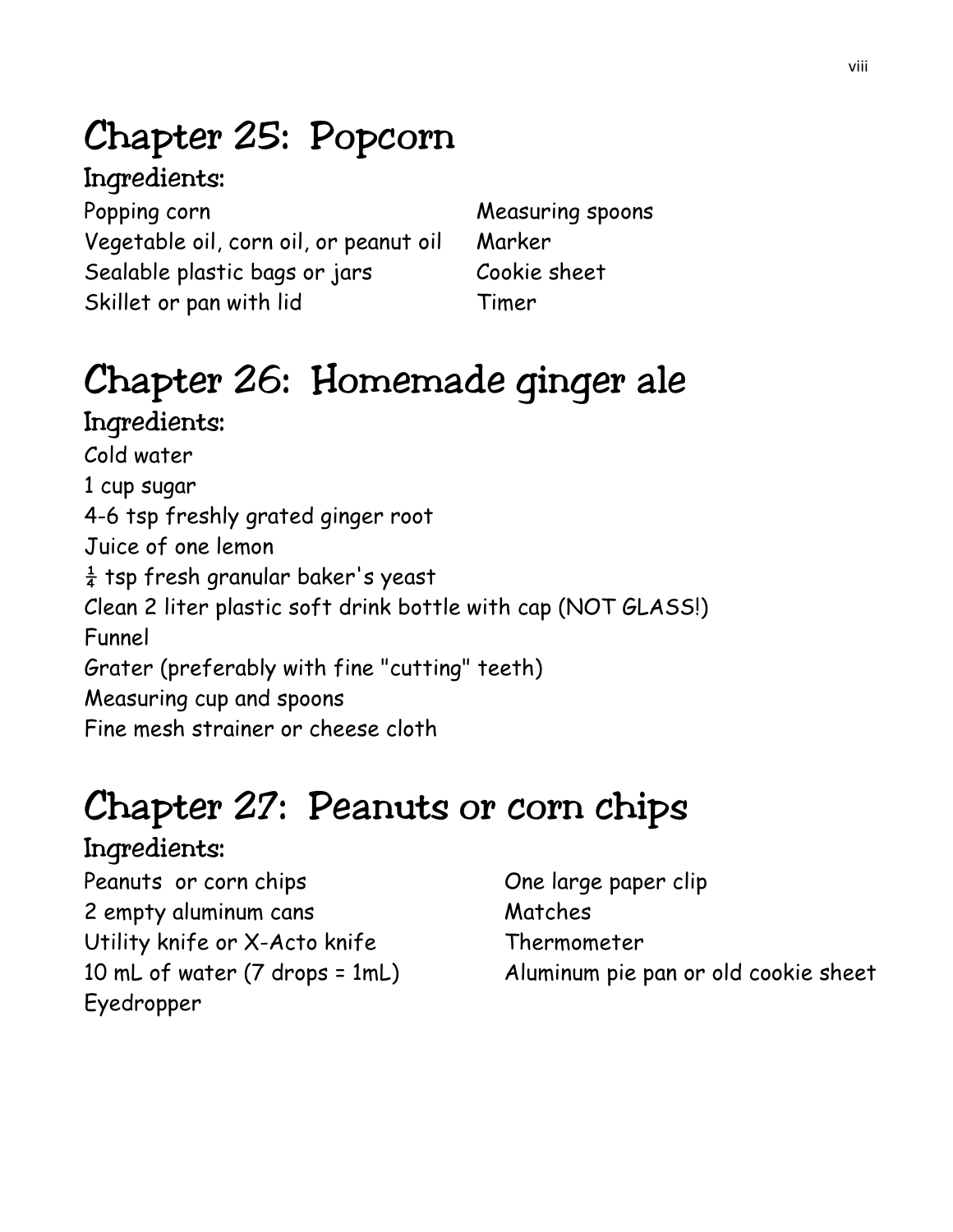### Chapter 28: Ice cream

### Ingredients:

1 Tbs sugar  $\frac{1}{2}$  cup whole milk  $\frac{1}{2}$  cup half & half  $\frac{1}{4}$  tsp vanilla Ice cubes

1/3 cup rock salt One sandwich sized Ziploc baggie One gallon sized Ziploc baggie Thermometer

### Chapter 29: Preserving fresh fruit

Ingredients: 1 Banana 1 Apple 1 Vitamin C tablet 1 cup warm water 1 cup white sugar  $\frac{1}{2}$  cup lemon juice Small plastic dishes or bowls Clear plastic cups and spoons Fruit-Fresh® (available in spices/canning aisle of your grocery store or you can make your own with 2 Tbs salt + 2 Tbs vinegar + 1 gallon water) Paring knife

### Chapter 30: Creating crystal clear ice cubes

Ingredients: Distilled water Regular water Bottled water Pan Ice cube trays (or small plastic cups)